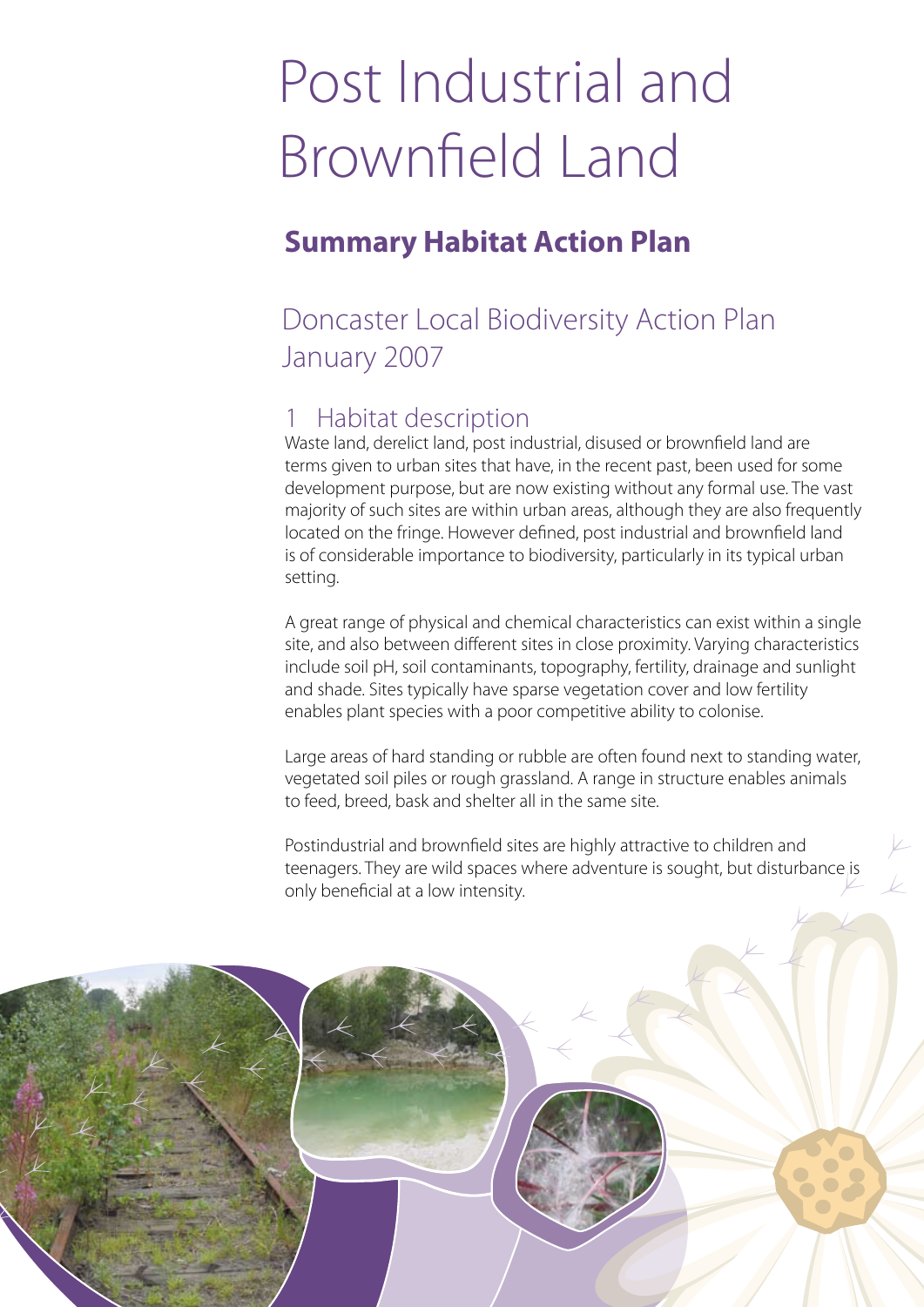

### 2 Characteristic species

Common centaury Viper's-bugloss Foxglove Blue fleabane Herb robert Soapwort Common cudweed Teasel Lupin Canadian fleabane Bladder senna Everlasting pea Lesser snap-dragon Bee orchid Spear leaved orache Blotched monkey flower Spring sandwort Sand tailed digger Blue mason bee Bed mason bee Toadflax brocade Striped lychnis Brighton wainscot Four-spotted moth Meadow brown butterfly Ringlet Peacock butterfly Small skipper Dingy skipper Skylark Black redstart Lapwing Little ringed plover **Starling** Jackdaw Pied wagtail Willow warbler Blackcap Lesser whitethroat Linnet **Blackbird** Wren Song thrush Kestrel **Sparrowhawk** Common lizard Slow worm Great-crested newt

## 3 Current factors causing loss or decline

- Pressure to redevelop brownfield land threatens urban wildlife. Biodiversity must be considered at each individual site and also in a strategic spatial planning context to ensure that a coherent network of urban brownfield sites remains.
- Some local residents will value the presence of a 'wild place' next to their homes, whilst others will see them as an eyesore. Consequently brownfield sites can often be transformed into formal green spaces and the biodiversity value is then lost.
- Brownfield sites often support a number of non-native species, some of which can be particularly invasive and vigorous.
- The typical lack of brownfield land management means that woodland cover can occur unnoticed. In many cases the greatest biodiversity value of a site is during the early stages when vegetation cover is still sparse.
- Post industrial and brownfield sites very often have abandoned buildings that provide nesting sites, walls for plants and invertebrates to colonise and roosting sites for a number of the more-urban bat species. After time these abandoned buildings are demolished because they have not been maintained and consequently become unsafe.
- Postindustrial and brownfield sites that adjoin residential gardens are often seen as 'no mans land' and consequently claimed and incorporated into gardens.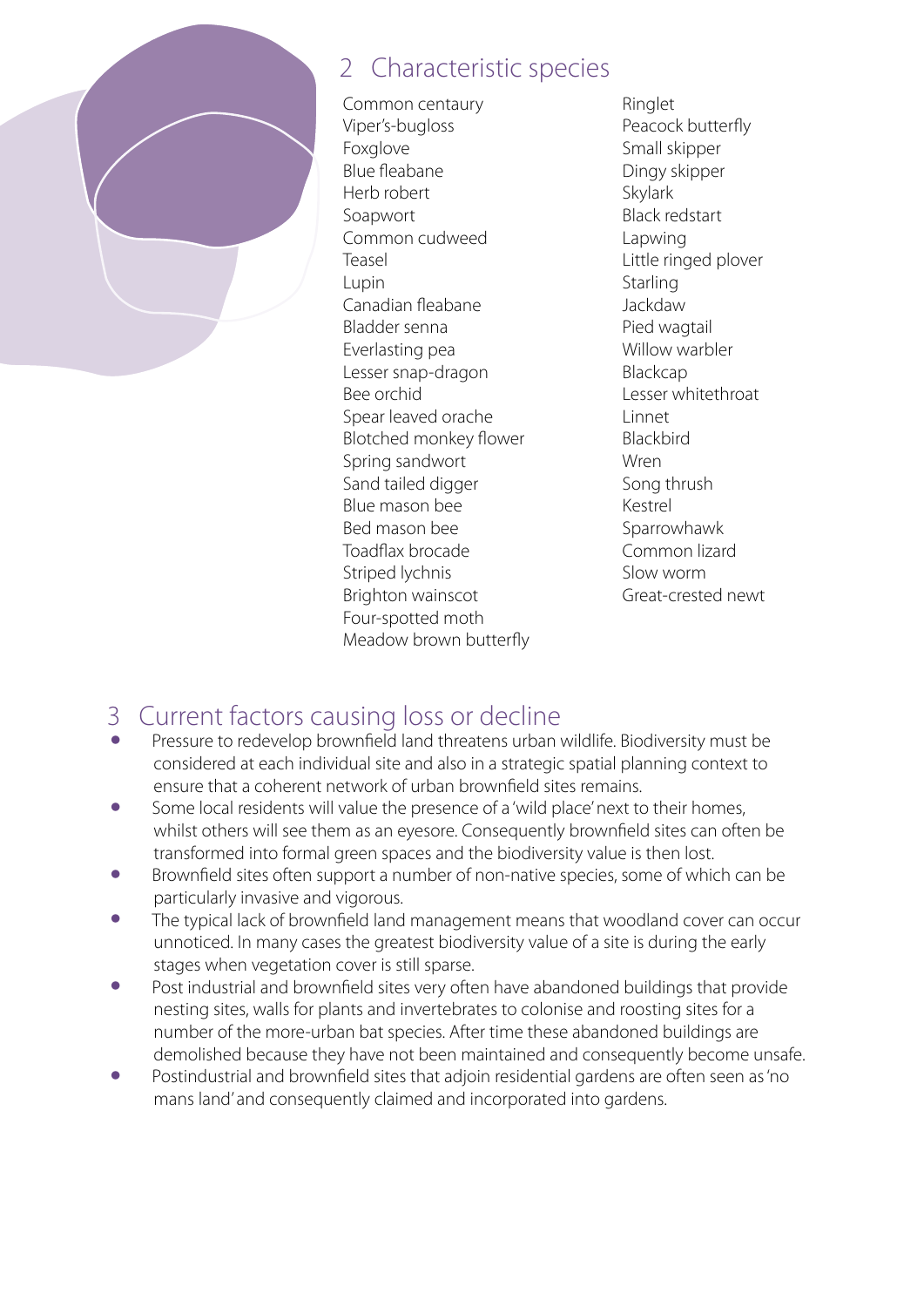### 4 Objectives, targets & proposed actions

| Objective                                                                                                                                                | <b>Target</b>                                     | Ref | Action                                                                                                                                                                                                                                                                                                                                                                                                                                                                                                                                                                                                                                                                                                                                                                                                                                                                    | <b>Lead &amp; Partners</b>                            |
|----------------------------------------------------------------------------------------------------------------------------------------------------------|---------------------------------------------------|-----|---------------------------------------------------------------------------------------------------------------------------------------------------------------------------------------------------------------------------------------------------------------------------------------------------------------------------------------------------------------------------------------------------------------------------------------------------------------------------------------------------------------------------------------------------------------------------------------------------------------------------------------------------------------------------------------------------------------------------------------------------------------------------------------------------------------------------------------------------------------------------|-------------------------------------------------------|
| 1) To ensure the protection<br>and maintenance of<br>existing post industrial<br>and brownfield sites of<br>importance to biodiversity.                  | Continuous.                                       | 1.1 | 1) Have regard to the protection<br>and enhancement of habitats<br>when considering the allocation of<br>sites, in line with the approach set<br>out in PPS9 and the priorities set<br>out in the LBAP.<br>2) Have regard to the assessment,<br>retention and enhancement of<br>habitat types when formulating<br>and making Development Control<br>Policies and decisions, in line with<br>the approach set out in PPS9 and<br>the priorities set out in the LBAP.<br>3) Provide advice to Development<br>Control and Developers on<br>appropriate types of survey i.e.<br>ecological and/or hydrological, the<br>interpretation of survey results and<br>methods of incorporating habitat<br>retention and enhancement<br>into development proposals (for<br>both designated sites and non-<br>designated features of biodiversity<br>value, as identified in the LBAP. | DMBC, Natural<br>England (NE)                         |
| 2) To restore degraded sites<br>and ensure appropriate<br>management of post<br>industrial and brownfield<br>sites.                                      | 2 survey days on brownfield<br>sites by 2008.     | 2.2 | Organise survey days on post<br>industrial and brownfield sites<br>to increase knowledge of local<br>wildlife interest on such sites.                                                                                                                                                                                                                                                                                                                                                                                                                                                                                                                                                                                                                                                                                                                                     | Doncaster<br>Naturalists's Society<br>(DNS), NE, DMBC |
|                                                                                                                                                          | Green bin scheme in place<br>by end of 2007.      | 2.3 | Initiate a green bin scheme<br>throughout the Doncaster<br>Borough, in line with national<br>schemes currently in place,<br>to reduce the amount of<br>unauthorised dumping of garden<br>waste and contribute to the<br>Mayor's Zero Waste targets.                                                                                                                                                                                                                                                                                                                                                                                                                                                                                                                                                                                                                       | <b>DMBC</b>                                           |
| 3) To create new sites with<br>brownfield features and<br>create complementary<br>habitat linked to existing<br>post industrial and<br>brownfield sites. | 1 new brown roof and 1 new<br>green roof by 2010. | 3.1 | Creation of new brown and<br>green roofs in new development.<br>Promote the south Yorkshire green<br>roof initiative with developers.                                                                                                                                                                                                                                                                                                                                                                                                                                                                                                                                                                                                                                                                                                                                     | <b>DMBC</b>                                           |
| 4) Raise public awareness of<br>the importance and special<br>characteristics of post<br>industrial and brownfield<br>sites.                             | By 2008.                                          | 4.4 | Investigate and produce a<br>reference list for all sources of<br>funding for community and local<br>wildlife groups to apply for funding<br>to manage local brownfield sites<br>for biodiversity and promote to all<br>relevant groups.                                                                                                                                                                                                                                                                                                                                                                                                                                                                                                                                                                                                                                  | <b>DMBC</b>                                           |